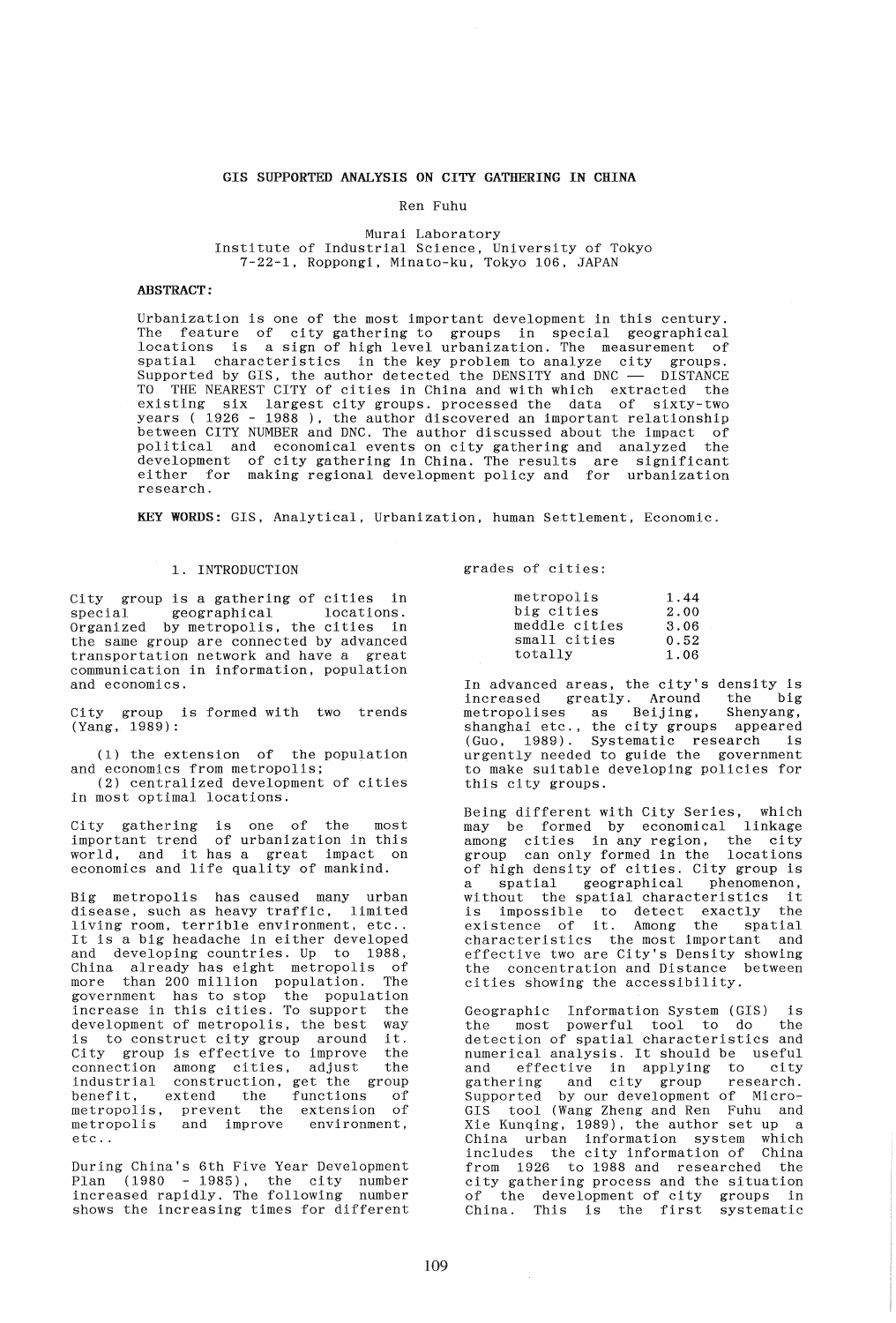research of city gathering and city group about whole China. The research has got new results significant either for the government making decision and for the government maning accreated and<br>for city group theory. This paper is to report part of the research results.

The material used in this paper was collected from the Manual of China's Cities (Zhu, 1987), Almanac of China's Cities (Zhang, 1988), the city location and transportation network are digitized with the administration map of 1:600 million scale of China (1989). The research area does not include Taiwan and the islands in South China Sea.

> 2. CITY NUMBER, CITY'S DENSITY AND DISTANCE TO NEAREST CITY

Urbanization takes place in following four aspects: the

- (1) increase of urban population
- (2) increase of city number
- (3) expansion of urbanized area
- (4) increase of city's density

To detect and analysis the gathering and city groups with GIS, the following definition of index necessary, among them the DNC Distance to the Nearest City, is first defined by the author. city is the

#### 2.1 City Number

City is the center of politics, culture and economics in a region. Usually a city is given the title by government with a judgment on the population, industrial output and importance. In this paper, the city was selected according to the year it was first given the title as a city by the government in that time. Fig. 1 shows the increasing trend of city number from 1926 to 1988.

#### 2.2 City's Density

City's density in each location is defined as the city number within a unit area around the location, which can express the general state of city concentration. It is an important spatial index to detect city groups. For the convenient of calculation with GIS, the author defined the unit area as a circle with radius of 100 KM, that is about 31400 square KM. City's density in location i can be defined as :

$$
D_{j} = \sum_{j=1}^{n} I_{j} \qquad (1)
$$
  

$$
I_{j} = \begin{cases} 0 & \text{when } D_{j} \geq D_{0} \\ 1 & \text{when } D_{j} \leq D_{0} \end{cases}
$$

where n is the total number of cities,  $D_{ij}$  is the distance between city j and<br>location i, D<sub>O</sub> is the radius of unit circle.

 $2.3$  Distance to the Nearest City  $-$  DNC

It is easy to calculate the average distance between cities with the formula

$$
D = \frac{2}{n(n-1)} \sum_{i=1}^{n} \sum_{j=i+1}^{n} D_{i,j}
$$
 (2)

where n is the total number of cities and  $D_{i,j}$  is the distance between city i and  $\begin{bmatrix} 0 & 1 \\ 0 & 1 \end{bmatrix}$   $\begin{bmatrix} 1 \\ 3 \end{bmatrix}$ .

But this distance includes the distance between cities belonging to different city groups, so it is not efficient to detect the situation of city gathering in groups. To avoid this problem, the author defined the DNC index, which is an average distance of each city to its nearest neighbor city.

$$
DNC(t) = \frac{1}{n(t)} \begin{cases} n(t) \\ j=1 \end{cases}
$$
 (3)  

$$
N(N(t)) = \frac{1}{n(t)} \begin{cases} n(t) \\ j=1 \end{cases}
$$

where t is the year,  $DNC(t)$  is the average DNC in the year t,  $D_{i,j}$  is the average DNC in the year t,  $D_{1j}$  is the distance between city  $i$  and  $\frac{1}{i}$  city  $j$  in the year  $t$ , the  $n(t)$  is the total number of cities in the year  $t$ .

Because a city and its nearest neighbor city should be in the same city group, obviously DNC can exclude the distance among cities belonging to different groups. So it is suitable to be used to show the state of city gathering.

Fig. 2 shows the DNC decrease in China from 1926 to 1988 while the city number was increasing.

3. THE EXTRACTION OF SIX LARGEST CITY GROUPS IN CHINA

With the calculated city's density map of 1987, the author revealed out the six largest city groups existed in China. They are:

(1) Liaoning Group in the northeast of China.

(2) Huabei Group around Beijing and Tianjin.

(3) Yangzhi River Delta Group around Shanghai.

(4) Wuhan Group in the meddle part of China.

(5) Shichun Group in Shichun Basin.

(6) Pearl River Delta Group around Guangzhu.

Table 1 shows the basic indexes of those able i shows the basic indexed of these<br>groups. The detail geographical characteristics of those city groups will be discussed in another paper.

4. CITY GATHERING PROCESS IN CHINA -THE RELATIONSHIP BETWEEN CITY NUMBER AND DNC

With the increase of city number, the city's density increase and DNC decrease. Table 2 lists the city number and calculated DNC with formula (3) based on urban database of 1926 to 1988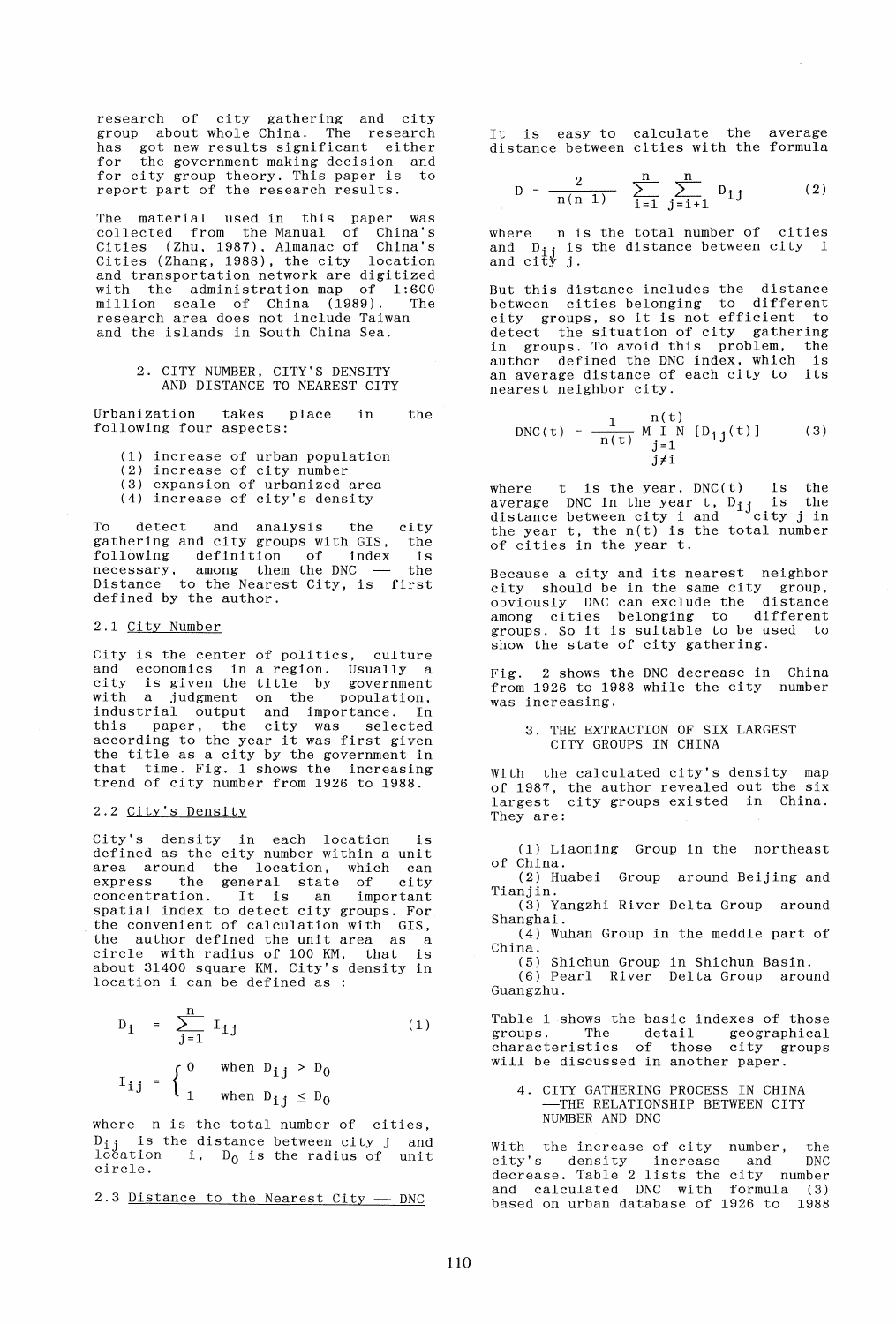



| NAME OF GROUP          | <b>POPULATION</b><br>(MILLION) | <b>CTTY</b><br><b>NUMBER</b> | <b>AREA</b><br>$(1/10000KM^2)$ |
|------------------------|--------------------------------|------------------------------|--------------------------------|
| Liaoning               | 11.1338                        | 20                           | 1.66                           |
| Huabei                 | 19.8539                        | 36                           | 1.52                           |
| Yangzhi River<br>Delta | 16.9467                        | 32                           | 2.14                           |
| Wuhan                  | 8.1848                         | 25                           | 1.93                           |
| Shichun                | 5.0111                         | 8                            | 1.05                           |
| Pearl River<br>Delta   | 4.2829                         | 8                            | 2.51                           |

Table 1 Basic Index of City Groups in China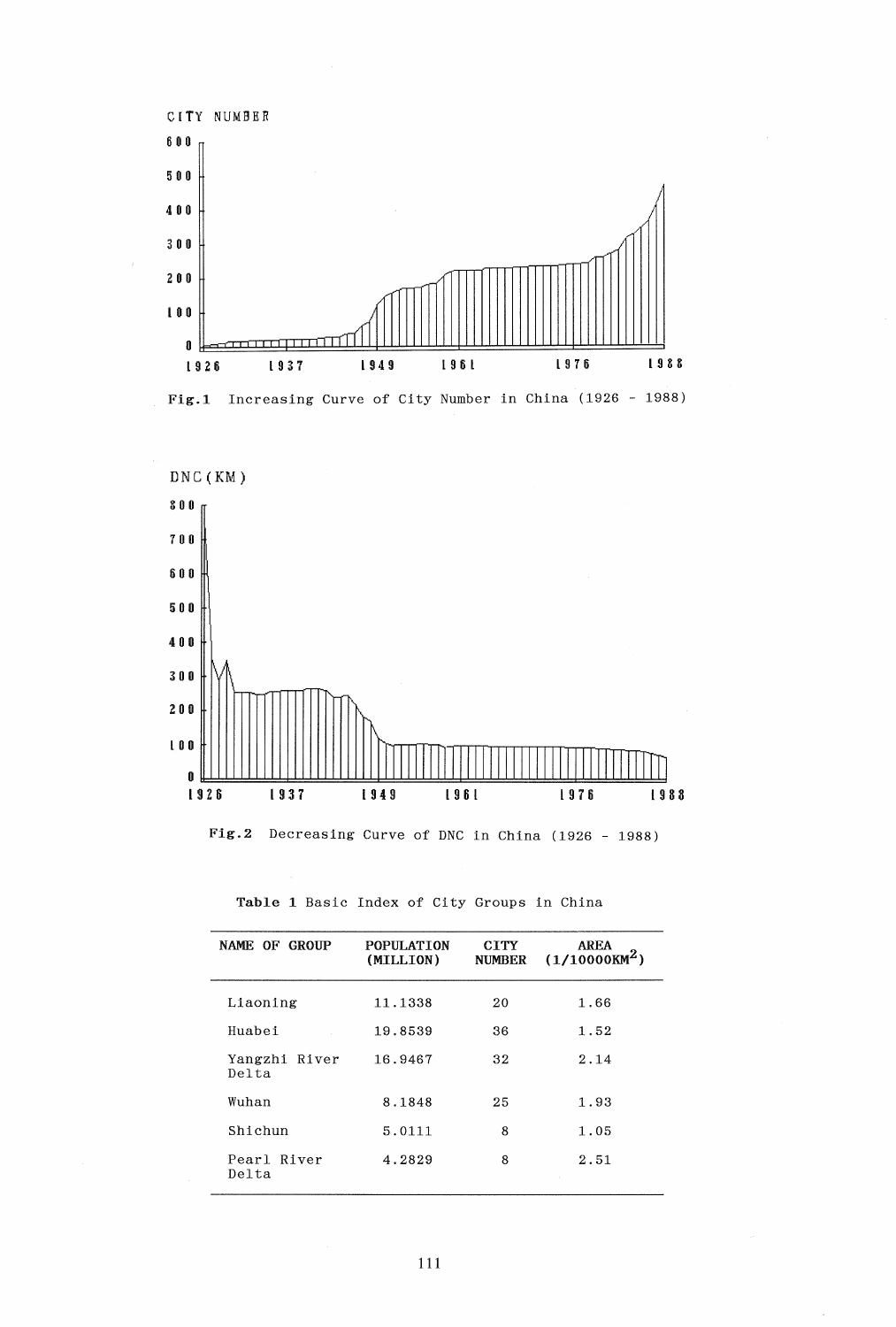| <b>YEAR</b>  | DNC(KM)<br>$D_{r}$ | <b>CITY</b><br><b>NUMBER</b> | DNC(KM)<br>$D_f$ | $D_f - D_r$                      |
|--------------|--------------------|------------------------------|------------------|----------------------------------|
| 1926         | 832.0              | 2                            | 403.1            | $-428.9$                         |
| 1927         | 379.4              | 5                            | 363.3            | $-16.1$                          |
| 1928         | 303.6              | 7                            | 342.5            | 38.9                             |
| 1929         | 368.7              | 9                            | 325.0            | $-43.7$                          |
| 1930         | 268.4              | 13                           | 296.6            | 28.2                             |
| 1931         | 268.4              | 13                           | 296.6            | 28.2                             |
| 1932<br>1933 | 268.4<br>260.4     | 13<br>16                     | 296.6<br>279.7   | 28.2<br>19.3                     |
| 1934         | 260.4              | 16                           | 279.7            | 19.3                             |
| 1935         | 269.1              | 18                           | 269.9            | 0.8                              |
| 1936         | 269.1              | 18                           | 269.9            | 0.8                              |
| 1937         | 273.7              | 19                           | 265.3            | $-8.4$                           |
| 1938         | 273.7              | 19                           | 265.3            | $-8.4$                           |
| 1939<br>1940 | 273.7<br>279.1     | 19<br>20                     | 265.3<br>261.0   | $-8.4$<br>$-18.1$                |
| 1941         | 279.1              | 20                           | 261.0            | $-18.1$                          |
| 1942         | 274.4              | 22                           | 253.0            | $-21.4$                          |
| 1943         | 252.0              | 24                           | 245.6            | $-6.4$                           |
| 1944         | 252.0              | 24                           | 245.6            | $-6.4$                           |
| 1945         | 257.3              | 31                           | 224.2            | $-33.1$                          |
| 1946<br>1947 | 228.0<br>191.3     | 36<br>56                     | 212.0<br>177.5   | $-16.0$<br>$-13.8$               |
| 1948         | 177.2              | 62                           | 170.1            | $-7.1$                           |
| 1949         | 123.8              | 110                          | 132.1            | 8.3                              |
| 1950         | 109.1              | 134                          | 120.7            | 11.6                             |
| 1951         | 103.1              | 144                          | 116.7            | 13.6                             |
| 1952         | 106.3              | 151                          | 114.2            | 7.9                              |
| 1953         | 106.4              | 155                          | 112.8            | 6.4<br>6.9                       |
| 1954<br>1955 | 105.2<br>107.8     | 157<br>158                   | 112.1<br>111.8   | 4.0                              |
| 1956         | 105.2              | 166                          | 109.2            | 4.0                              |
| 1957         | 104.1              | 170                          | 108.0            | 3.9                              |
| 1958         | 97.1               | 188                          | 103.0            | 5.9                              |
| 1959         | 96.7               | 189                          | 102.8            | 6.1                              |
| 1960         | 99.6               | 200                          | 100.0            | 0.4                              |
| 1961<br>1962 | 100.6<br>100.6     | 206<br>206                   | 98.6<br>98.6     | $-2.0$<br>$-2.0$                 |
| 1963         | 100.6              | 206                          | 98.6             | $-2.0$                           |
| 1964         | 100.6              | 206                          | 98.6             | $-2.0$                           |
| 1965         | 98.7               | 210                          | 97.7             | $-1.0$                           |
| 1966         | 99.7               | 211                          | 97.5             | $-2.2$                           |
| 1967         | 99.7               | 211                          | 97.5             | $-2.2$                           |
| 1968<br>1969 | 99.7<br>99.9       | 211<br>212                   | 97.5<br>97.3     | $-2.2$<br>$-2.6$                 |
| 1970         | 99.3               | $^{213}$                     | 97.1             | $-2.2$                           |
| 1971         | 98.4               | 215                          | 96.7             | $-1.7$                           |
| 1972         | 98.4               | 215                          | 96.7             | $-1.7$                           |
| 1973         | 98.4               | 215                          | 96.7             | $-1.7$                           |
| 1974         | 98.4               | 215                          | 96.7             | $\textcolor{red}{\mathbf{-1.7}}$ |
| 1975         | 97.3               | 219                          | 95.8             | -1.5                             |
| 1976<br>1977 | 96.1<br>96.1       | 222<br>222                   | 95.2             | $-0.9$                           |
| 1978         | 96.0               | 224                          | 95.2<br>94.8     | $-0.9$<br>$-1.2$                 |
| 1979         | 92.6               | 239                          | 91.9             | $-0.7$                           |
| 1980         | 93.1               | 240                          | 91.7             | $-1.4$                           |
| 1981         | 90.9               | 249                          | 90.1             | -0.8                             |
| 1982         | 89.1               | 257                          | 88.8             | $-0.3$                           |
| 1983<br>1984 | 86.0<br>86.3       | 291                          | 83.6             | $-2.4$                           |
| 1985         | 84.0               | 302<br>320                   | 82.1<br>79.9     | -4.2<br>-4.1                     |
| 1986         | 78.1               | 340                          | 77.6             | $-0.5$                           |
| 1987         | 72.2               | 381                          | 73.4             | 1.2                              |
| 1988         | 67.9               | 434                          | 68.9             | 1.0                              |

Table 2 Comparison of City Number and DNC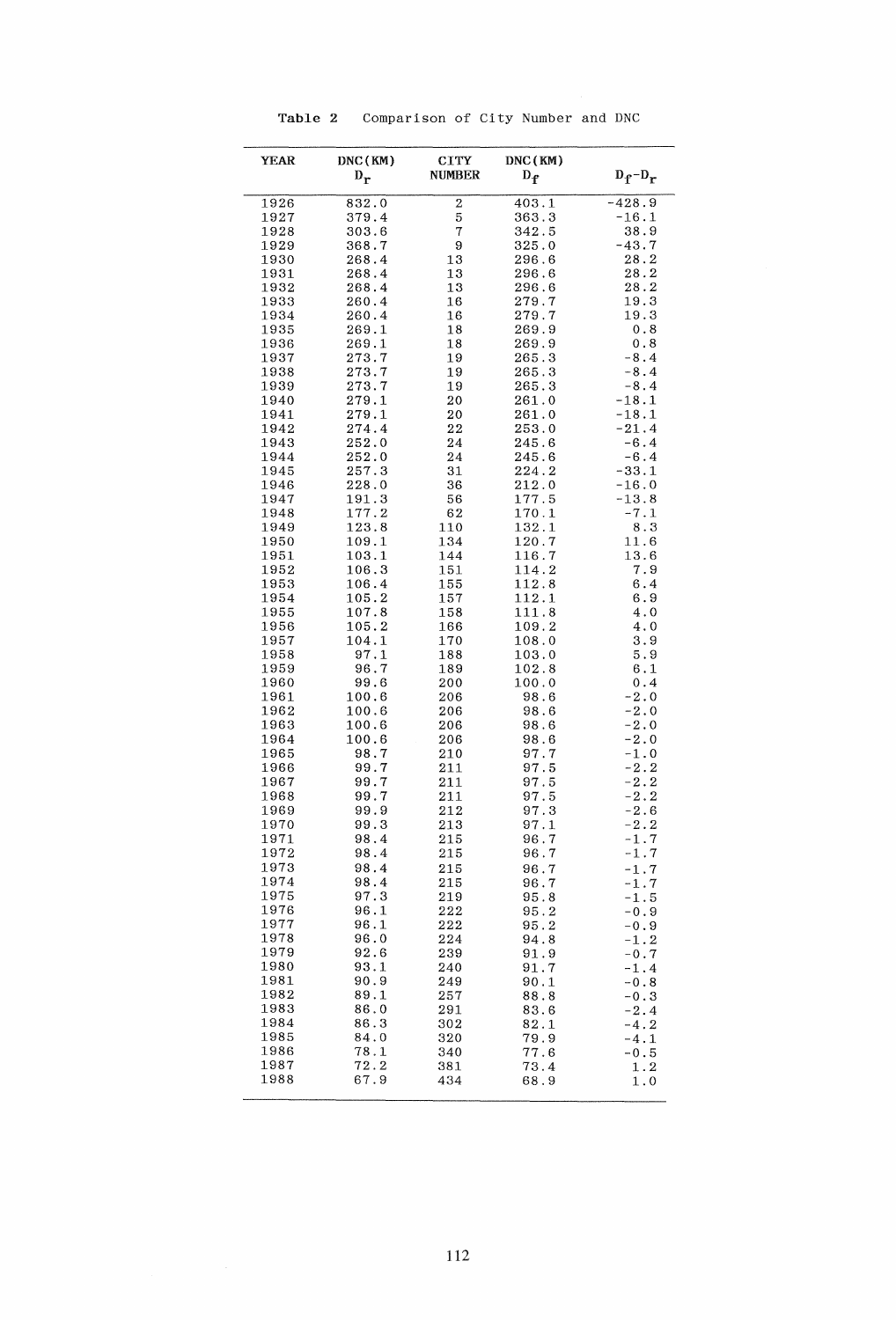and administration map. Table 2 shows some relationship existing between city number and DNC.

According to Location Theory (Yang,1989) , each city will has a certain area of influence. The size of the influence area is determined by the power of the city. With the increasing of cities, eventually each city will occupy a hexagon region. The more the city numbers, the smaller the influence area. So in city groups, the gity number should be a function of  $1/DNC<sup>2</sup>$ .

$$
N \sim 1/DNC^2 \tag{4}
$$

Using the above form to do the statistical regression, we got a very statistical regression, we got a very<br>high reliable relationship between city number and DNC:

$$
N = 2111612 / DNC2 - 10.99569
$$
 (5)

the correlation coefficient reaches 0.99261, t index is 63.877, reliability is 99.9% (Fig. 3),

Formula (5) reveals an very important relationship between city number and DNC. The fact that the city number times square DNC equals a constant strongly suggests that the city trend to appear in some special optimal area, so the city group is an inevitable result of urbanization.

### 5.THE INFLUENCE OF POLITICS AND ECONOMICS ON CITY GATHERING

Urbanization is greatly affected by the political and economical factors. The influence also appears in the process of city gathering which can be seen by comparing the detected DNC with calculated DNC with formula (5).

Suppose  $D_f$  is the regression value of<br>DNC calculated with formula (5) and  $D_r$ is the real DNC measured from city distribution map in each year. D<sub>r</sub>-D<sub>r</sub><br>listed in Table 2. If D<sub>r</sub>-D<sub>r</sub> is positive,<br>it means in that year the city gathering in a high speed, vice verse if  $D_f - D_r$  is<br>negative, it shows the city gathering is negative, it shows the city gathering is<br>in low speed.

In Table 2, positive and negative values of  $D_f - D_r$  appear continuously. It can be proven with Run-Length Examination that this variation of positive and negative<br>value is not random but regular. value is not random but Compared with the history of China, it is found that the positive values happen in the pacific and high developing years and negative values are identical with the period of war or political event (Table 3),

From Table 3 we can see that the Sino-Japan War and China Civil War are slowed down the speed of city gathering in China. During the first twelve years after setting up the People's Republic of China, the city gathering was speed up greatly. The disaster of Great Cultural Revolution had a very bad

impact on the city gathering, after a long recover period the city gathering return to high speed in 1981.

It is exciting that the DNC in very<br>sensitive to the political and sensitive to the political and economical environment. This fact proves the formula (5) is a useful result for city gathering research.

## 6. THE DEVELOPMENT OF CITY GATHERING IN CHINA

The urbanization zone is the next stage after city group with the development of city gathering. When the density of cities grows so high and the distance between cities become so small that travel from one city to another is more convenient compared with the traveling within the city, the boundary between eities has no meaning in fact, the cities area continues from city to city, that is the urbanized zone. Urbanized zone is an important stage of urbanization.

If the city area is considered as a square region, the extension index can de defined as :

$$
D_4 = \sqrt{City Area} \qquad (6)
$$

In the ideal situation, the shape of city area should be a hexagon (Yang, 1989), the extension index can be proven to be:

$$
D_6 = 1.075 \sqrt{City Area} \tag{7}
$$

When cities are tightly neighbor each other with no suburbs among them, the DNC will equal the extension index  $D_A$  or  $D_6$ .

Table 4 shows the increasing trend of city area and extension index  $D_4$  in China from 1078 to 1987. While<sup>4</sup> DNC  $\frac{1}{100}$  decreases,  $D_4$  increases. In city groups the DNC is much smaller than other regions. Suppose in the future the D4 in China will not be smaller than 50 KM as in 1981, we can calculate the city number to make DNC decrease to 50 KM with formula (5). We got the answer that when city number increases to 834, the<br>DNC will decreases to 50 KM. That is to  $DNC$  will decreases to 50 KM. That is say, when the city number in China reaches about 800, the distance between neighbor cities will approximately equal to the extension size of the cities. That will be the coming time of urbanized zone in China. The urbanized zone will form in the existing city groups.

#### 1. CONCLUSIONS

With the GIS supported analysis on gathering in China, we can get following conclusions. With the GIS supported analysis on city the

(1) City gathering and city group is an inevitable trend of urbanization. (2) There is a strict relationship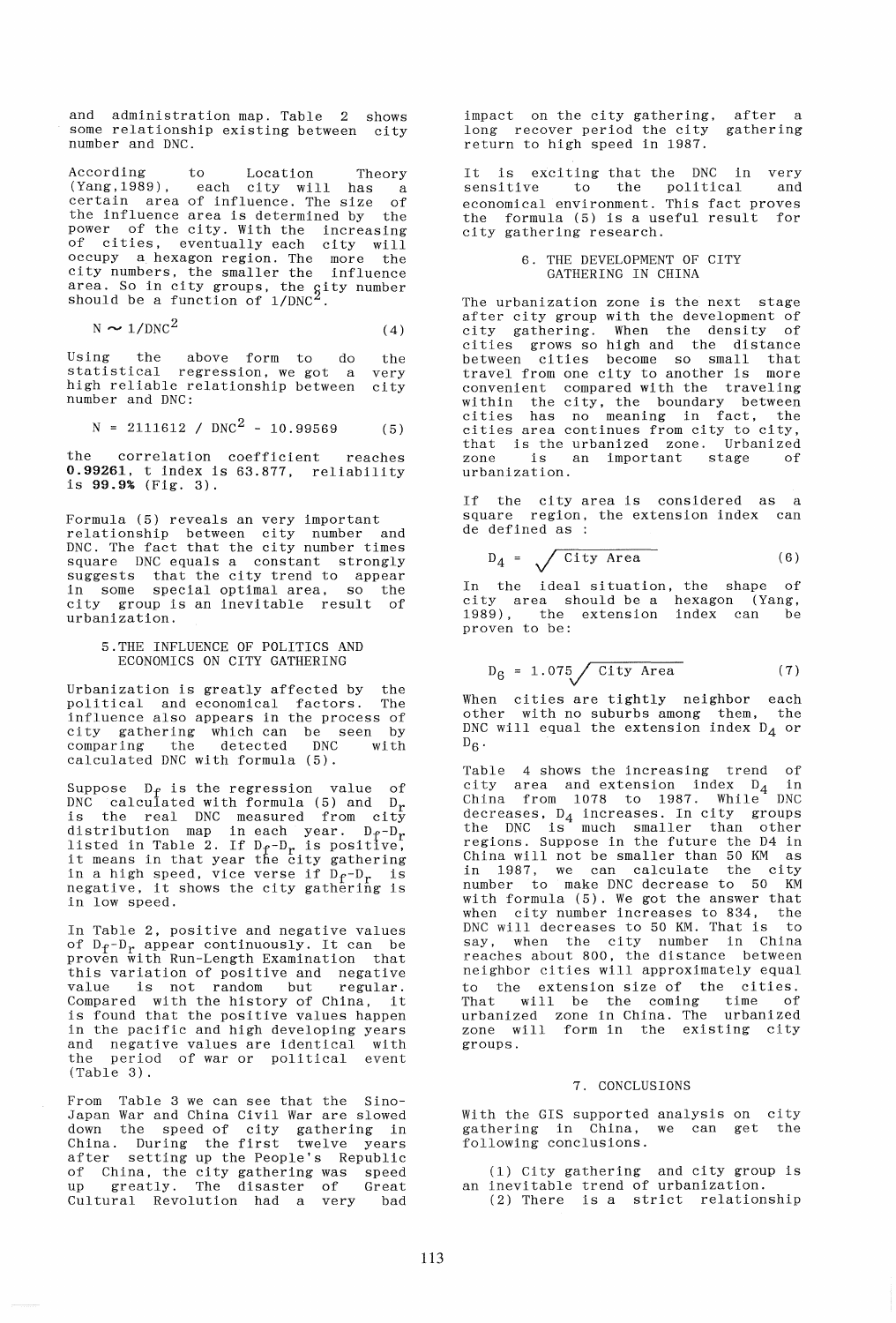

Fig.3 Regressive Curve of City Number and DNC in China (1926 - 1988)

| <b>YEAR</b> | <b>EVENT</b>                    | $D_f - D_r$          | <b>GATHERING SPEED</b> |
|-------------|---------------------------------|----------------------|------------------------|
| 1926-1936   |                                 | $\ddot{}$            | High                   |
| 1937-1948   | Sino-Japanese<br>War, Civil War |                      | LOW                    |
| 1949-1960   | Set up PRC                      | $\ddot{}$            | High                   |
| 1961-1976   | Great Cultural<br>Revolution    |                      | Low.                   |
| 1977-1986   | Recover and<br>Reform           |                      | Low                    |
| 1987-1988   | Development                     | $\ddot{\phantom{1}}$ | High                   |

Table 3 Gathering Speed Change with Political Event

between city number and DNC. (3) DNC is a useful index<br>detecting city gathering and city gathering groups. (4) The speed of city gathering  $(4)$  The speed of city gathering is<br>strongly affected by political and economical factors. (5) In China, six important groups are developing, and when the number in China increases to about number in China increases to about 800,<br>the city groups will develop to the city groups will<br>urbanized zones. (6) GIS is a powerful tool research the city gathering groups. for city and city  $\det$ to to and city

### ACKNOWLEDGMENT

The author would like to give his sincerely thanks to the following sincerely thanks to the following<br>persons for fulfill this research paper.

The officers in China's National Economic Committee gave the author a lot of support and comments on the research result.

Professor Shunji Murai in Tokyo Professor Chen Professor Tong Qingxi and Professor Yan Shouyong in Chinese Academy of Sciences,